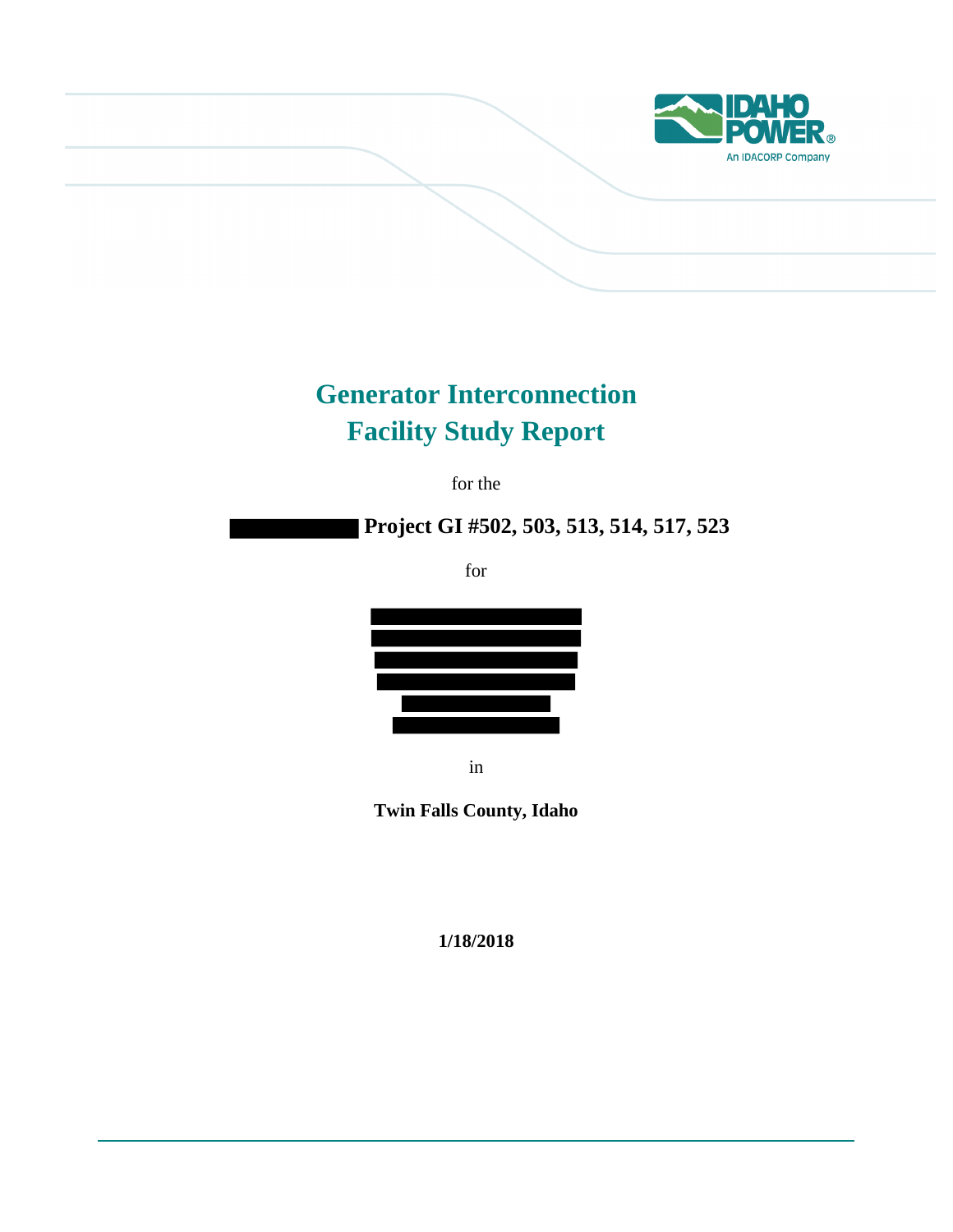# **FACILITY STUDY REPORT (FSR)**

# **Project GI #502, 503, 513, 514, 517, 523 1/18/2018**

## **1. General Facility Description**

(Seller) has stated that the proposed project will consist of six 20 MW photovoltaic projects in Twin Falls County, Idaho. The Project will connect to the 345kV system on the ( ) transmission line. This transmission line is jointly owned by Idaho Power  $\overline{\text{ Company}}$  (IPC) and  $\overline{\text{Length}}$ . The total project output as studied is 120 MW. The Project is located in IPC's Southern Region in Township  $\blacksquare$ , Range  $\blacksquare$ , Section  $\blacksquare$  and is approximately  $\blacksquare$  miles north of the Nevada-Idaho border.

Contact Information for Seller is as follows:



The Seller's photovoltaic system will be constructed as follows:

- 1. The inverter system will comprise of Inverters, with each inverter having an apparent power rating of 1,850 KVA.
- 2. 72 inverter stations will each comprise of 1 Utility Inverter and a 1,850 KVA isolating transformer with a 385V grounded-wye to 34.5kV delta rating.
- 3. A plant controller will be used to control the inverter system and to implement smart inverter functionality for operating the project within a voltage range and power factor specified by IPC at the point of interconnection.

The above referenced inverters, or equivalent inverters that have the same specifications and functionality as stated above must be utilized. If a different inverter is utilized that has different specifications and functionality than that which was studied then additional study and/or equipment may be necessary.

A Standard Generator Interconnection Agreement (the "GIA") under IPC's Open Access Transmission Tariff (OATT) between Seller and IPC – Delivery (Transmission Owner) for the Project, specifically Generator Interconnection Projects # 502, 503, 513, 514, 517 and 523, will

be prepared for this project. The GIA will be a definitive agreement that contains terms and conditions that supersedes this FSR.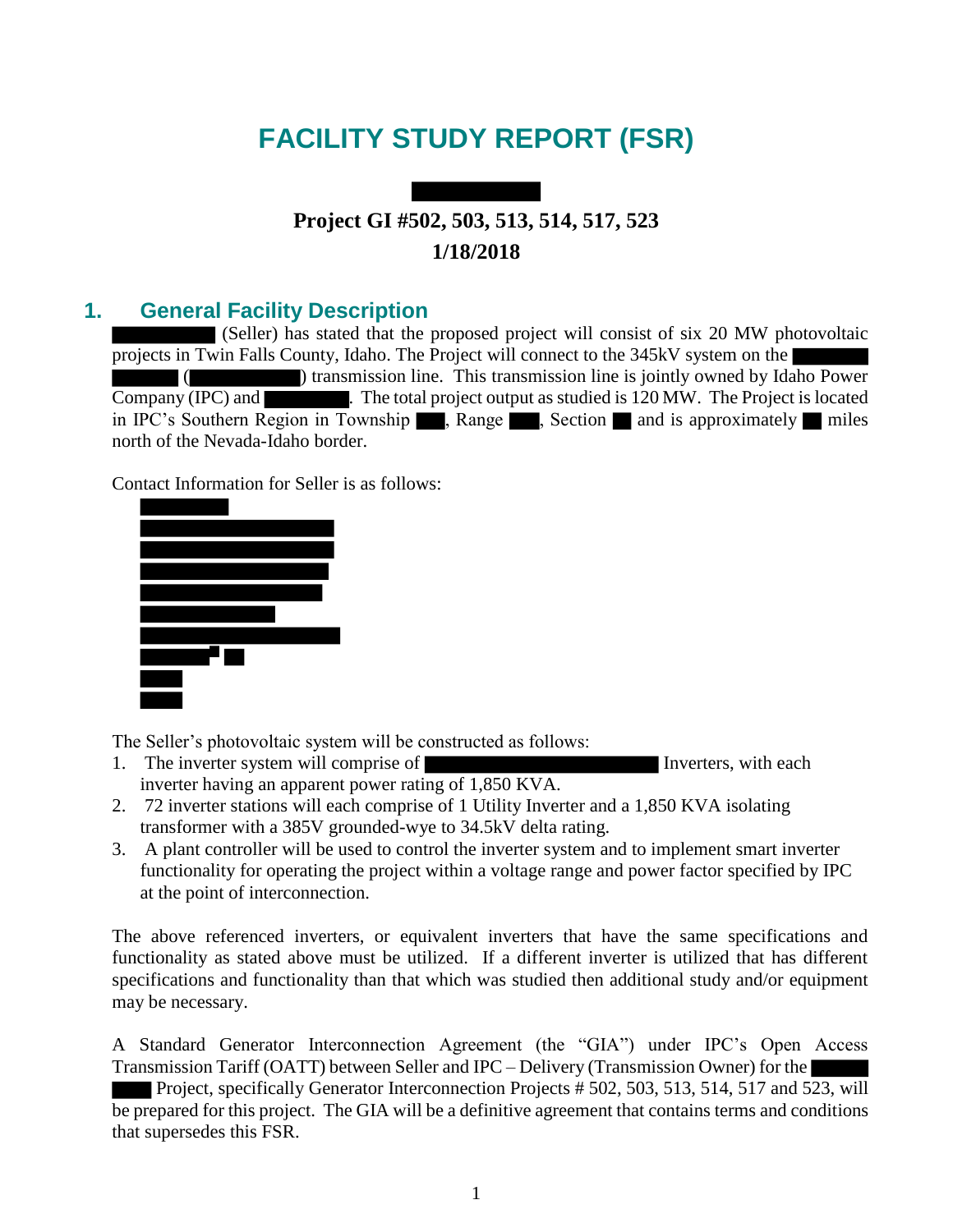### **1.1 Interconnection Point**

The Point of Interconnection for the Project will be on the Seller's side of air break switch at Idaho Power's interconnection station. A drawing identifying the Point of Interconnection is attached as Exhibit 1.

## **1.2 Point of Change of Ownership**

The Point of Change of Ownership for the **Project** will be the same as the Interconnection Point.

### **1.3 Seller's Interconnection Facilities**

The Seller will install solar arrays, inverters, disconnect switches, distribution collector system, transformers (including a main step-up transformer), controllers, appropriate grounding measures, and associated auxiliary equipment. Seller will build facilities to the Point of Change of Ownership.

## **1.4 Other Facilities Provided by Seller**

### *1.4.1 Telecommunications*

In addition to communication circuits that may be needed by the Seller, the Seller shall provide the following communication circuits for IPC's use. **It is the Seller's responsibility to provide the following communication circuits for IPC's use. These circuits can be long-lead items and typically require coordination with third party telecommunications providers. The project's in-service date cannot be granted prior to complete circuit acceptance and testing as referenced below.** 

- 1. One POTS (Plain Old Telephone Service meeting the technical requirements of TR-NWT-000335:1993; NCI code 02LS2-2wire, loop start, 600 ohm) dial-up circuit for querying the revenue meter and protection relay at the generation interconnect site. The POTS line must be capable of supporting reliable sustained data communication at a minimum of 4800 bps with a modem using V.32bis modulation. If the minimum data rate is or becomes unattainable or unreliable, Seller will be responsible for the circuit repair.
- **2.** One DDS (Digital Data Service meeting the technical requirements of TR-NWT-000341:1993; NCI code 04DU5.19, or 04DU5.56) data circuit, with a guaranteed minimum data rate of 19,200 bits per second, for SCADA between the generation interconnection site demarcation and Transmission Station ( ). No Seller equipment may be located at IPC FEP location. Please note that Frame Relay Service is not acceptable. If the minimum data rate is or becomes unattainable or unreliable, Seller will be responsible for the circuit repair.
- 3. One or more DDS (Digital Data Service meeting the technical requirements of TR-NWT-000341:1993; NCI code 04DU5.19, or 04DU5.56) data circuit, with a guaranteed minimum data rate of 19,200 bits per second, for each required Phasor Measurement Unit (PMU) between the generation interconnection site demarcation and Transmission Station (

). No Seller equipment may be located at IPC FEP location. Please note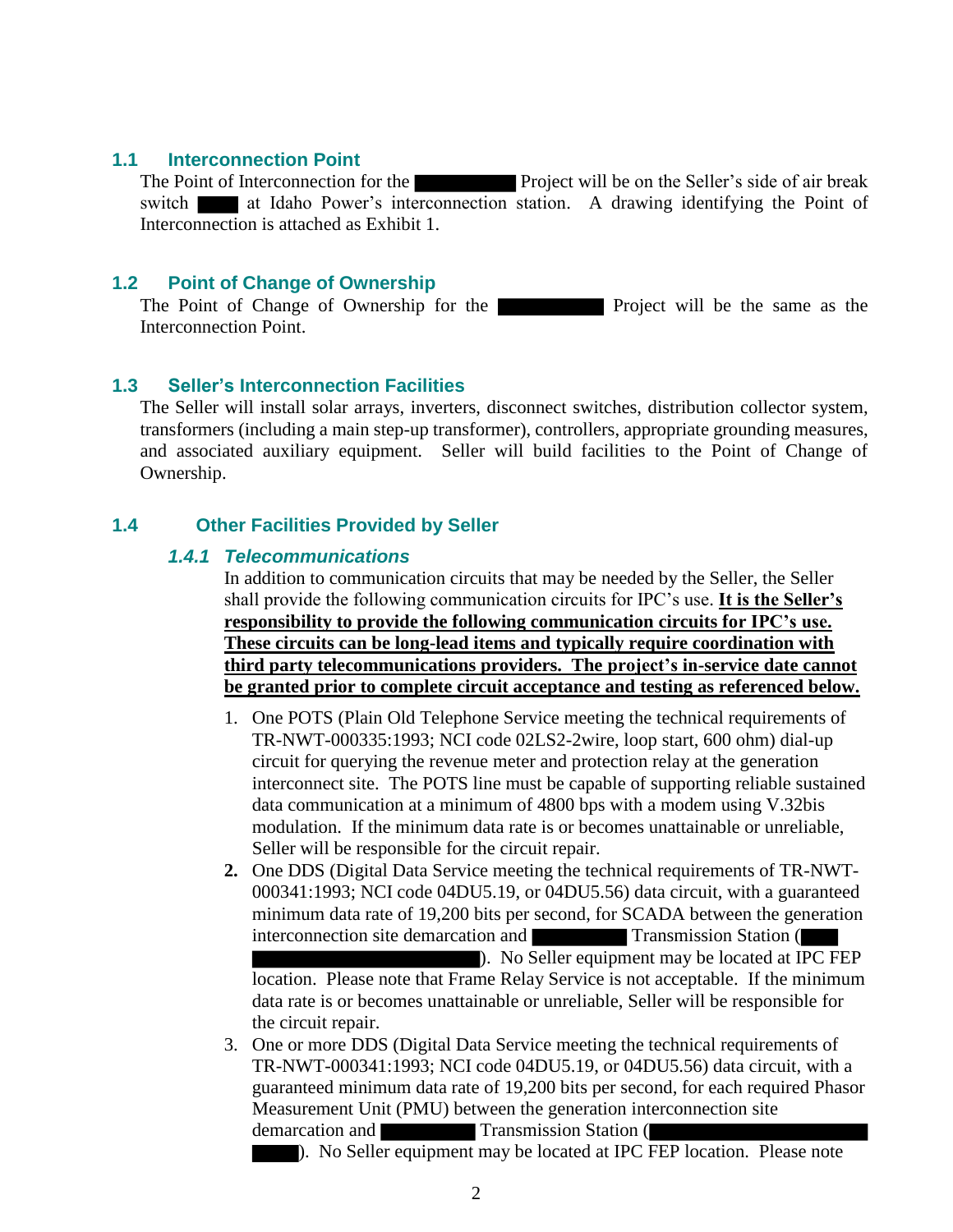that Frame Relay Service is not acceptable. If the minimum data rate is or becomes unattainable or unreliable, Seller will be responsible for the circuit repair.

The Seller shall provide all the required communications circuits between the Interconnection site and IPC's operations points (i.e. IPC FEP location, etc.) as specified by IPC.

RELIABILITY AND DATA SECURITY: The communication circuits shall be DC powered at the terminus locations and within any telecommunications provider's network, such that they will continue operation during a power outage for a minimum of 4 hours, and meet the specified reliability and bandwidth requirements. At transmission connected Generation Interconnect sites, IPC can extend its station battery to a circuit marshalling location in a shared access portion of the station yard if needed for Seller telecommunications equipment used only to deliver IPC required circuits, but the Seller is responsible for any required AC local service required by their equipment at their station or in the shared access portion of the station yard. The Seller may choose to coordinate with a third-party communications provider to provide the communications circuits and pay the provider's associated one time setup and periodic charges, deliver the circuits using their own infrastructure, or a combination thereof. Regardless of circuit transport implementation, in all cases the SCADA circuit must be transported using solely Layer 2 protocols (e.g. serial point-to-point data communication, no routable Layer 3 transport, such as Internet Protocol).

CIRCUIT ACCEPTANCE AND TESTING: The communication circuits shall be terminated in an approved demarcation box with the cable pairs punched down on a telecom block and labeled accordingly at a location approved by IPC. The communication circuits will need to be installed and tested by the Seller prior to IPC acceptance testing, and operational prior to the Seller being allowed to generate power into IPC's system. IPC will perform acceptance testing of DDS circuits with industry standard test patterns, namely: 2047, DDS1, DDS2, DDS3, DDS4, and DDS6, each tested to meet the performance of Qwest Techpub 77312, followed by end-to-end serial data BERT testing with a 2047 test pattern at 19.2kbps and require 15 consecutive minutes error free operation to pass. IPC will perform acceptance testing of modem serial data over the POTS line with BERT testing using a 2047 test pattern at 4800bps using V.32bis modem modulation will require 15 consecutive minutes of error free operation to pass. Circuits with demonstrated reliability issues during commissioning will be required to demonstrate 24 hours of reliable service by the Seller prior to final acceptance testing by IPC. Note that installation by a third-party communications provider may take several months and these services should be ordered well in advance to avoid delaying the project.

The Seller or their third party communications provider may need to install communications equipment (i.e. batteries, multiplexers, etc) near each terminus of the required communications circuits. If this equipment is required, the Seller shall be responsible to install this equipment in facilities/locations that are not owned or operated by IPC. If high voltage protection is required by the communications provider for the incoming copper cable, the high voltage protection assembly shall be engineered, supplied, and maintained by the Seller.

OPERATIONAL RESPONSE: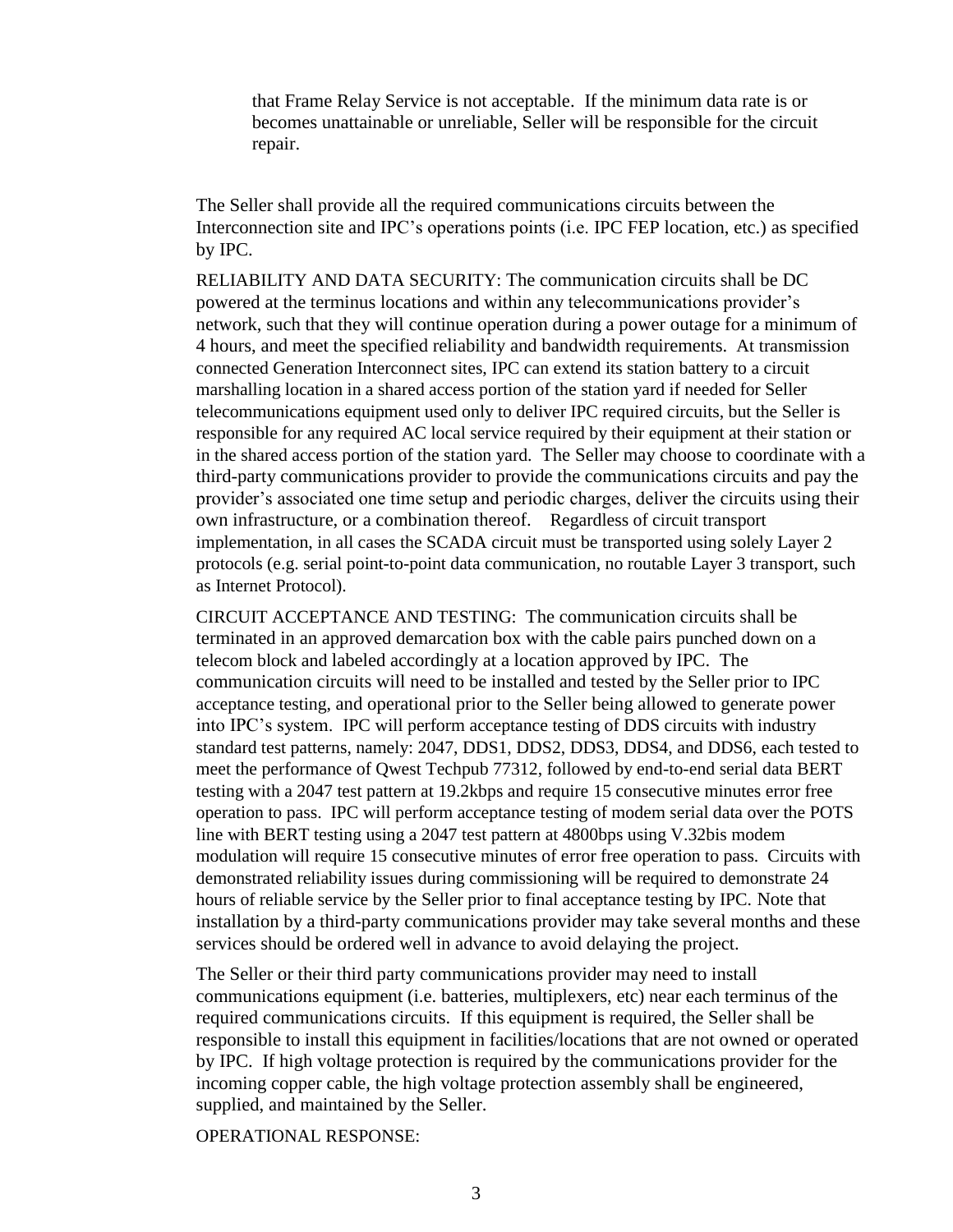Seller's failure to maintain and/or restore and repair intermittent or non-operational telecommunications circuits may result in disconnection of Seller's generation facility/facilities until the circuits successfully complete Idaho Power's end-to-end testing.

The Seller is responsible for repairing any circuits and contacting any third-party telecom provider as needed. [Note: IPC cannot contact third party telecom providers on behalf of the Seller for circuit outages.] A third-party telecom provider is expected to have the ability to perform some level of remote circuit testing. If the Seller's third party telecom provider needs access to IPC facilities, they will contact IPC per contacts in GIA.

The leased services required by IPC are to be kept separate from any communication services required by the Seller. This includes the location where services are handed off from the telecom provider to IPC, also known as the TELCO demarcation. Under no circumstances will any service delivered to IPC's TELCO demarcation be extended beyond the IPC yard ground grid. If the Seller requires their own leased services, they must be provided through a separate TELCO demarcation, as noted below.



## *1.4.2 Ground Fault Equipment*

The Seller will install transformer configurations that will provide a ground source to the transmission system.

## *1.4.3 Easements*

The Seller, at its sole cost and expense, will provide to IPC surveyed (Metes & Bounds) legal description (along with exhibit map of IPC's interconnection facilities),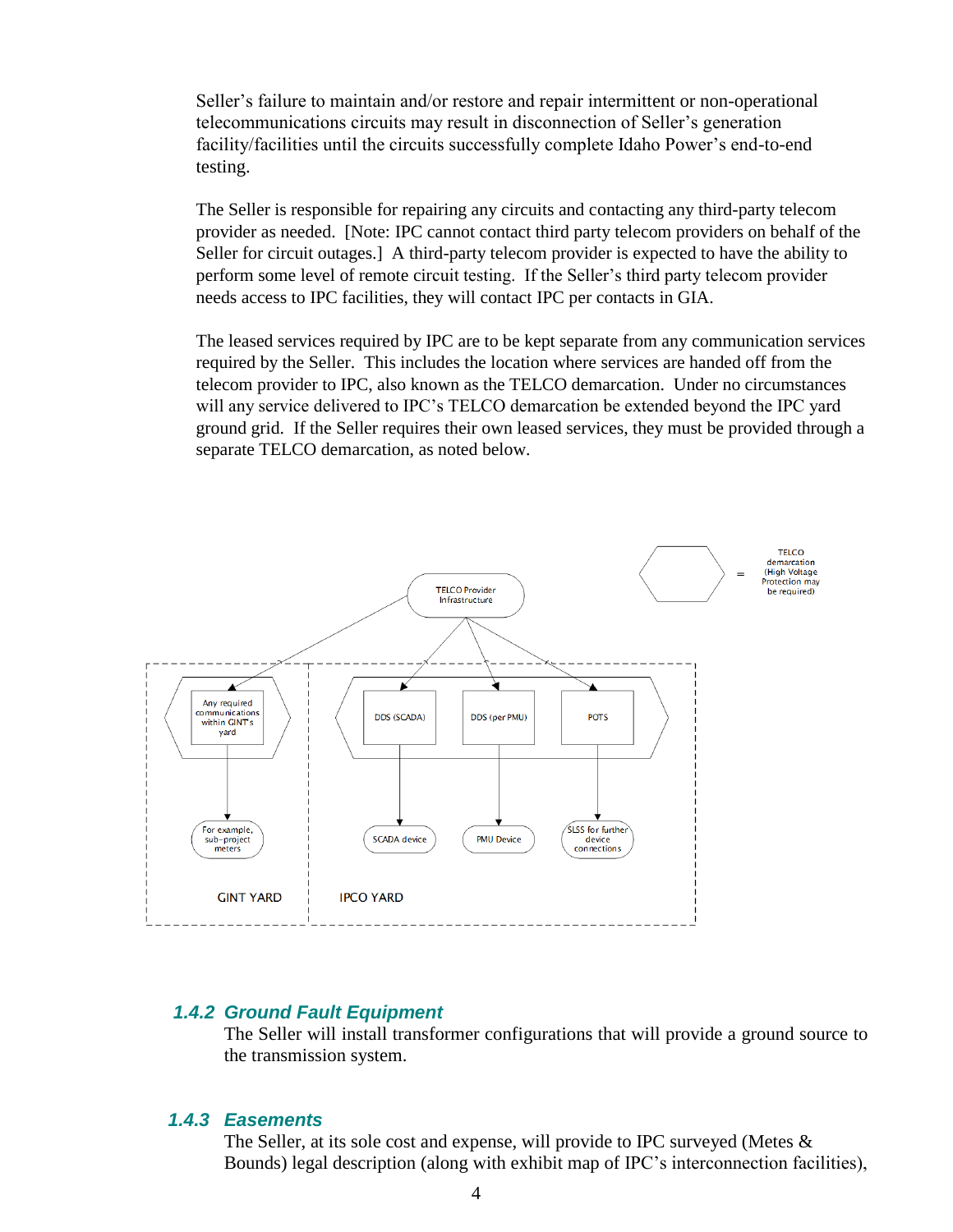stamped and signed by a licensed Professional Land Surveyor, to be provided by Seller at its sole cost and expense. Seller shall also provide IPC a copy of the current deed showing ownership of the lands crossed by the Easements by the grantor of the Easements. After the legal description for the Easements has been delivered by the Seller to IPC for review and approval, IPC will supply to the Seller for signature by the land owner of record. Once the signatures have been secured, the Seller shall return the original signed Easements to IPC for recording.

### *1.4.4 Generator Output Limit Control*

The Seller will install equipment to receive signals from IPC Grid Operations for Generation Output Limit Control ("GOLC") - see Section 3 Operating Requirements and Appendix A. IPC's recommended method of communication for GOLC is via fiber between the Interconnection Station and the Project.

### *1.4.5 Local Service*

The Seller is responsible to arrange for local service to their site, as necessary.

#### *1.4.6 Property*

The Seller, at its sole cost and expense, will provide to IPC documents and services as identified below relating to IPC's land rights required for its interconnection facilities:

*1.4.6.1 Land Transaction Documents.* Land transaction documents ("Land Transaction Documents") in a form approved by IPC that may include, but are not limited to, the following:

- Right of Entry Agreement;
- Interconnection Facility Easement conveyance in a form as provided by IPC;
- Access Easement:
- Completed Applications with respective fees for Release of Easements and/or Crossing Agreements that may be required for the Project;
- Crossing Agreements; and
- Any other Project specific documents deemed necessary by IPC.

*1.4.6.2 Project Map/Site Plan.* A 90% complete informational map or site plan of the Project Property with locations of all easements to be released, new easements proposed for both Seller and IPC, existing IPC lines to be crossed by Seller's facilities, Seller's lease and easement areas (if any), access roads, and any other features or elements requested to be included by IPC to facilitate review and processing of the project documents.

*1.4.6.3 Surveyed Legal Descriptions and Maps***.** Written legal description and map for each Land Transaction Document, stamped and signed by a licensed surveyor. Each legal description and map is to be submitted to and approved by IPC's surveyor. See IPC survey requirements in Appendix B, attached hereto and made a part hereof.

*1.4.6.4 Title Insurance.* Title report and A.L.T.A. extended owners' pro forma policy of title insurance for the amount of the value of the Interconnection Facility Easement and access easement areas. Seller shall provide proof and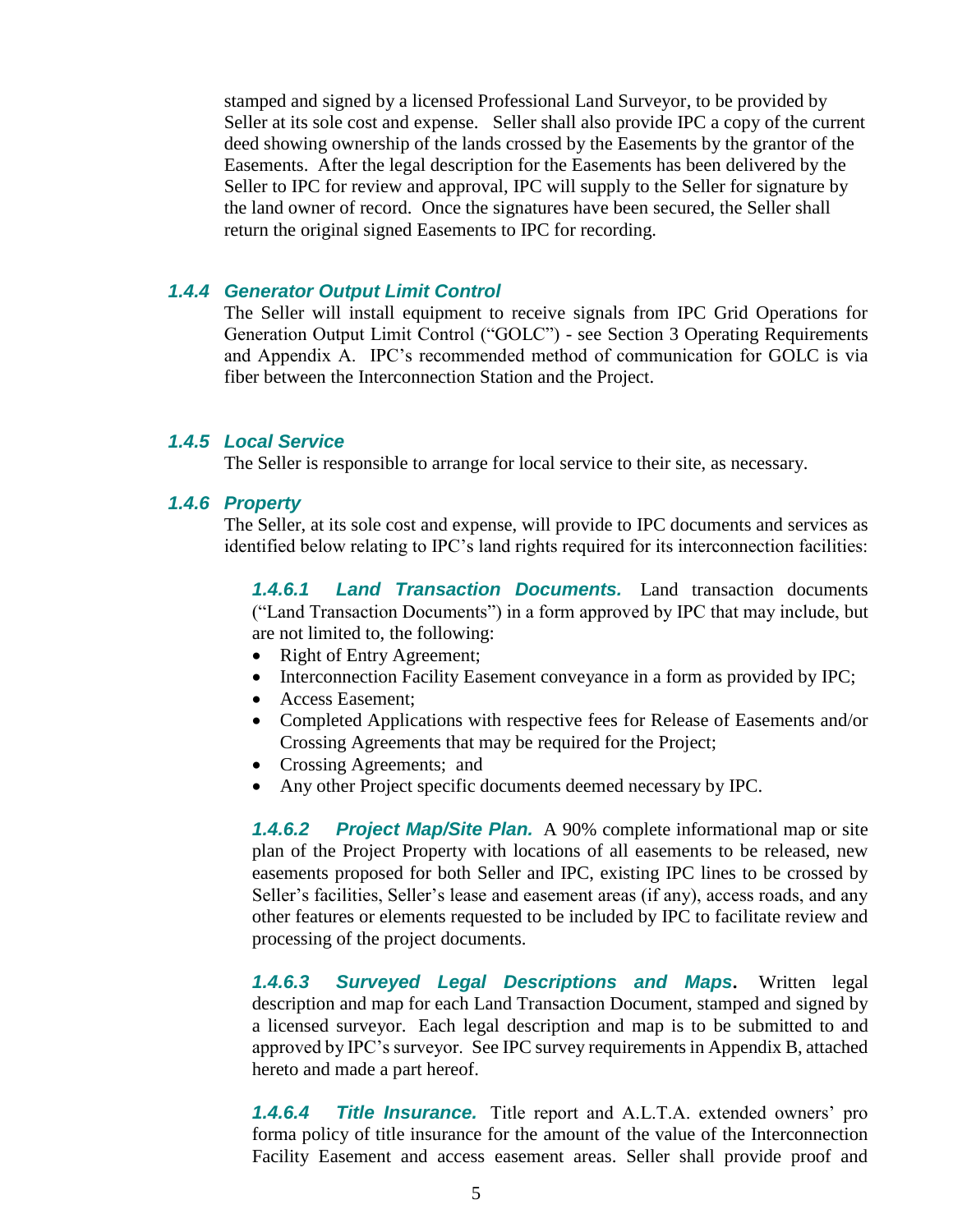information to establish the value of the easement or property to be insured. IPC will review the title policy pro forma and will advise of any necessary title mitigation measures to ensure clear and unencumbered title to the Interconnection Facility Easement and access easement areas. Title mitigation measures shall be performed by Seller at Seller's sole cost and expense. Title policy to include endorsements as required by IPC at Seller's sole cost and expense. Seller to provide an electronic copy of all exceptions to title insurance for IPC review and approval. Seller to provide Idaho Power with a final A.L.T.A. extended owners' policy of title insurance.

*1.4.6.5 A.L.T.A. Survey.* An A.L.T.A. survey of the Project property with all existing IPC easement rights and facilities identified. The A.L.T.A. survey shall include and identify all proposed land transaction areas. Seller may provide IPC with a copy of Seller's A.L.T.A. survey or with an A.L.T.A. survey in IPC's name but the A.L.T.A. survey shall include the Interconnection Facility Easement Area, as well as all Land Transactions.

*1.4.6.6 Phase I Environmental Analysis.* A Phase I environmental analysis ("Phase I EA") of Seller's Project property (whether fee-owned, leased, or on an easement premises) for IPC review. The Phase I EA shall provide a map indicating the location of the IPC Interconnection Facilities in relation to any identified areas of concern. Seller shall provide IPC with a copy of Seller's Phase 1 EA but which shall include and reference the Interconnection Facility Easement Area.

*1.4.6.7 Land Use Authorizations/Permits.* The Seller shall secure all necessary local jurisdiction, state, and/or federal land use authorizations and permits for the IPC Interconnection Facilities, access road, new transmission and distribution lines, buildings, and all facilities in support of Seller's Project, as required by local, state or federal entities. A copy of each authorization pertaining to IPC Facilities shall be provided to IPC.

*1.4.6.8 Land Division.* Should a division of land be necessary to create a new Fee Ownership Parcel, Seller shall submit application to the proper local jurisdiction and complete all requirements to finalize the creation of a new Fee Ownership Parcel in IPC's name. Seller shall provide final approval documentation to IPC.

Seller is advised that IPC review and approval of the Land Transaction Documents may require six (6) to nine (9) months. Seller is advised to provide all required Land Transaction Documents at earliest possible time. Refer to Appendix C for a quick reference guide to Idaho Power Corporate Real Estate Easement Parcel requirements. Upon IPC approval of all Land Transaction Documents, IPC will supply to the Seller final form documents for signature by the land owner of record. The Seller shall return original signed and recorded Land Transaction Documents to IPC. All recording and mailing fees shall be paid by Seller. IPC shall provide to Seller electronic copies of all fully executed and recorded Land Transaction documents.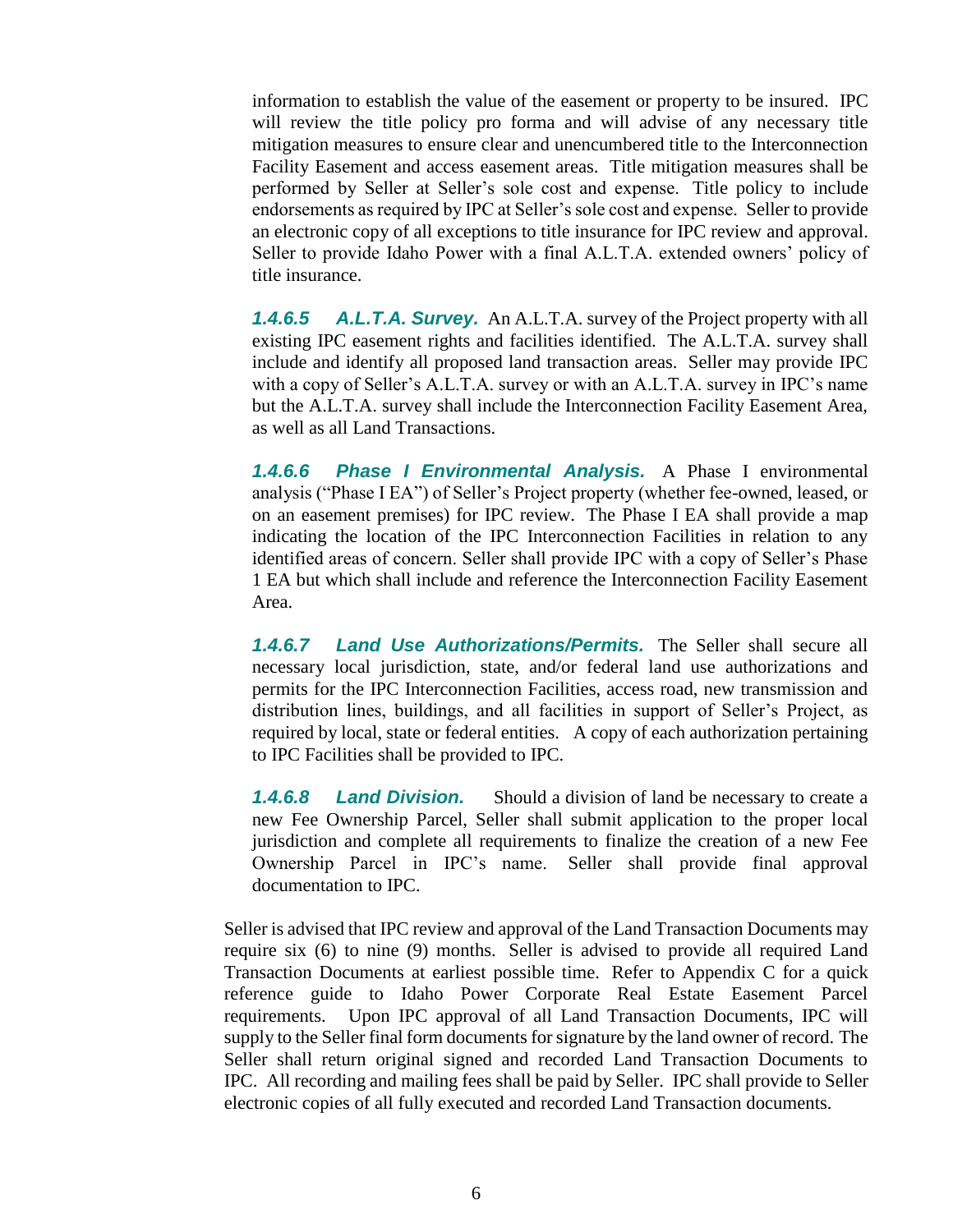### *1.4.7 Site Work*

The Seller will acquire property for IPC's interconnection station and provide access, land clearing and grading. A separately fenced and lockable corner of the interconnection station yard can be made available, at the Seller's request, for interface equipment and facilities. The interconnection station will be owned and maintained by IPC.

### *1.4.8 Construction Permits*

The Seller shall be responsible for Construction permits (including the IPC side of the interconnection Site), subject to local regulations.

## *1.4.9 Monitoring Information*

If the Seller requires the ability to monitor information related to the IPC breaker/relay (i.e. Mirrored Bits) in the interconnection station, they are required to supply their own communications circuit to the interface area or the station yard. The fiber communication circuit used for GOLC is acceptable.

#### *1.4.10 Meteorological Data*

In order to integrate the solar energy into the IPC system and operate IPC's solar forecasting tool, the Seller must provide solar irradiation and weather data from the Facility's physical location to IPC via real time telemetry in a form acceptable to IPC. The associated cost for obtaining this data is the Seller's responsibility.

The data must be provided at 10 second intervals and consist of:

- 1. Global Horizontal Irradiance
- 2. Plane of Array Irradiance
- 3. Ambient Temperature
- 4. Wind Speed and Wind Direction
- 5. Relative Humidity

The installed instruments must equal or exceed the specifications of the following instruments:

*Temperature and Relative Humidity*: R.M Young Relative Humidity and Temperature Probe Sensors Model 41382

*Wind*: R.M Young Wind Monitor Model 05103

*Pryanometer:* Apogee Instruments Model SP-230

### *1.4.11 Generator Technical Information & Drawings*

Seller shall provide draft design prints during FSR development containing technical information, like impedances, and equipment brand and models. After construction, the Seller shall submit to IPC all the as-built information, including prints with the latest approved technical information and commissioning test results.

#### **1.5 IPC Company's Interconnection Facilities**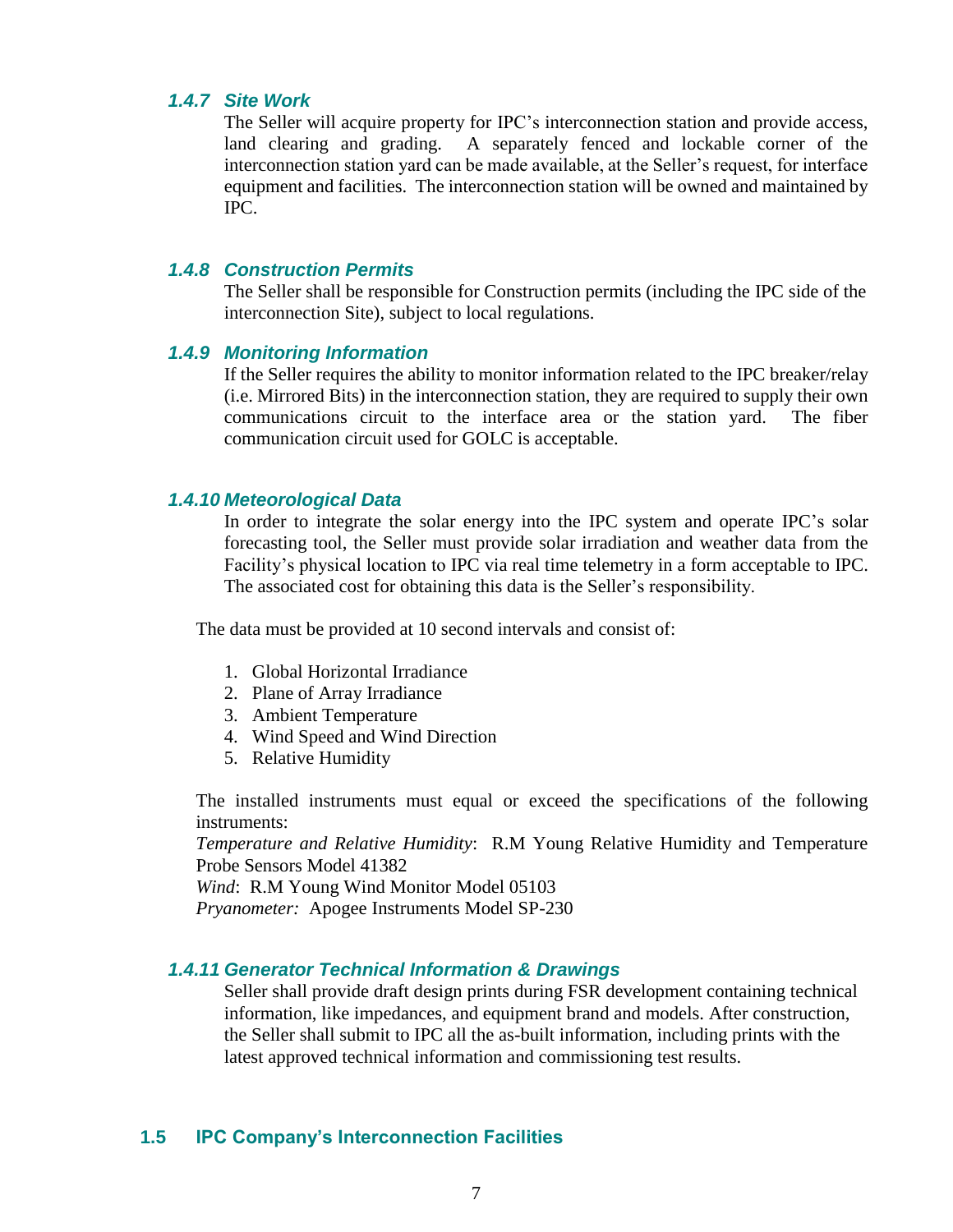IPC will install a fenced 150' x 175' interconnection station yard with a control building and a short 345 kV transmission tap between the existing 345 kV transmission line and IPC's interconnection station. The tap is assumed to be approximately long. Two dead-end structures, a 345 kV circuit breaker, two air break switches, CTs, PTs and associated relaying, PLC communications, control and metering equipment will be installed in the station yard and building. IPC will install facilities up to the Point of Change of Ownership. Revenue metering will be accomplished on the high side of the transformer. For IPC's interconnection station local service, IPC will extend a single phase circuit of the nearest IPC distribution feeder approximately miles to the Interconnection site.

None of IPC's facilities will be located on BLM land. Placement of the interconnection station must be such that the distribution and transmission work can be completed off of BLM land.

To meet NERC's MOD-11 and 13-WECC-CRT-1, R1.2 requirements, IPC will install equipment to collect and transmit Phasor Measurement Unit (PMU) data to IPC. The communication circuits required for this data transmission are described above (section 1.4.1). The data can be made available to the Seller on request.

The minimum acceptable PMU message rate is 30 samples per second. The minimum set of PMU measurement channels recorded at the POI is shown below. Additional or substitute channels may be required<sup>1</sup> on a per case basis depending on the interconnection configuration and facility design details.

- Frequency
- Frequency Delta (dF/dt)
- A-B-C Phase Voltage Magnitude
- A-B-C Phase Voltage Angle
- Positive Sequence Voltage Magnitude
- Positive Sequence Voltage Angle
- A-B-C Phase Current Magnitude
- A-B-C Phase Current Angle
- Positive Sequence Current Magnitude
- Positive Sequence Current Angle

## **2. Estimated Milestones**

 $\overline{a}$ 

These milestones will begin, and the construction schedule referenced below will only be valid, upon receipt of funding from Seller or its authorized third party no later than the date set forth below for such payment. IPC will not commit any resources toward project construction that have not been funded by Seller. Additionally, failure by Seller to make the required payments as set forth in this Study by the date(s) specified below may result in the loss of milestone dates and construction schedules set forth below. In the event that the Seller is unable to meet dates as outlined below, Seller may request an extension of the Operation Date of up to three (3) years. Seller's request will be evaluated by IPC to ensure Seller's request does not negatively impact other projects in IPC's Generator Interconnection Queue. Such extension will be allowed only if IPC determines, in its sole discretion, that the extension

<sup>1</sup> Consult with System Planning to determine acceptability.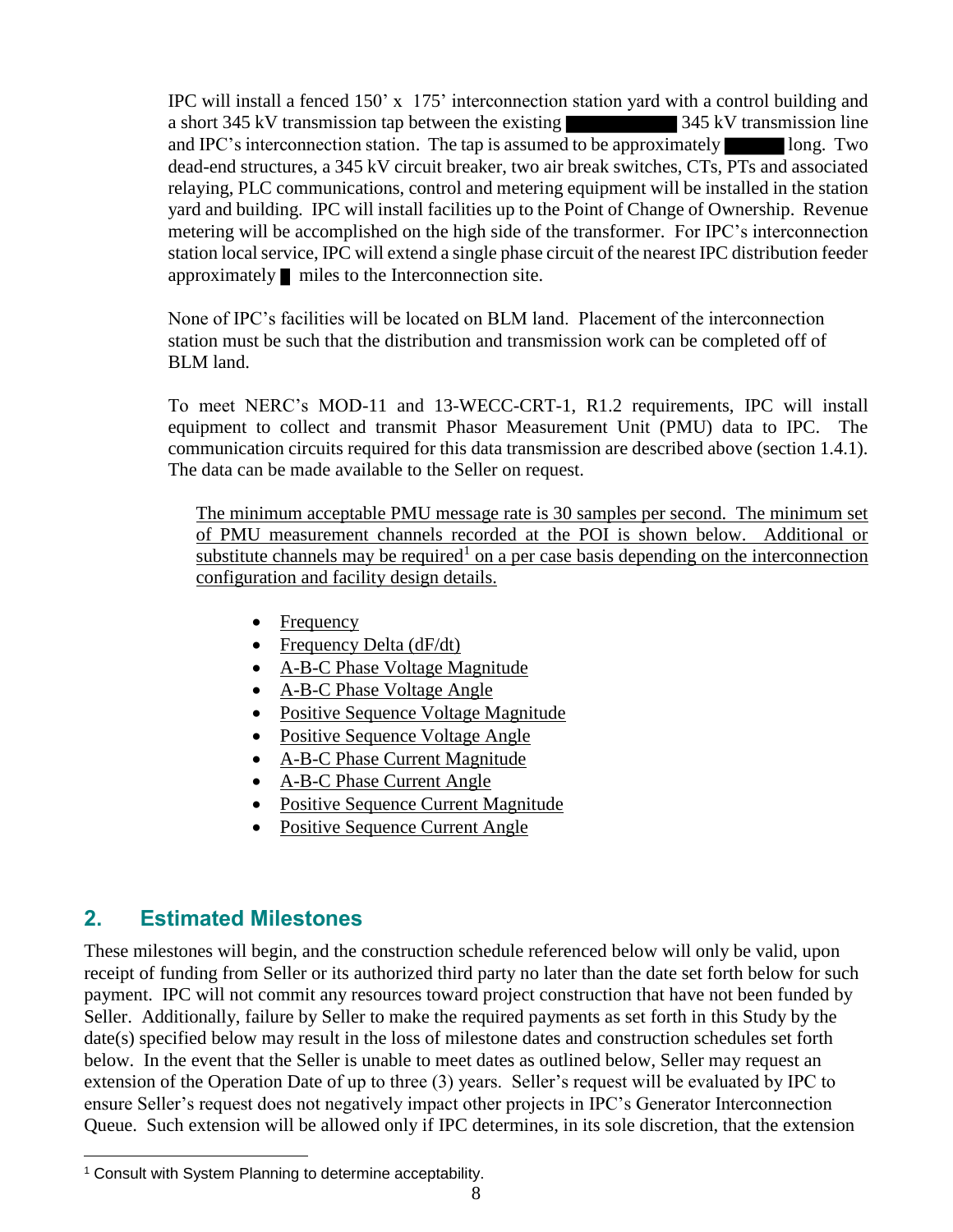will not negatively impact other projects in IPC's Generator Interconnection Queue. Estimated milestones, which will be updated and revised for inclusion in the GIA in light of subsequent developments and conditions, are as follows:

| <b>Estimated Date</b>                             | <b>Responsible Party</b> | <b>Estimated Milestones</b>                                                                                                                                                    |
|---------------------------------------------------|--------------------------|--------------------------------------------------------------------------------------------------------------------------------------------------------------------------------|
| [DATE]                                            | <b>Seller</b>            | <b>IPC receives Notice to Proceed and</b><br>construction funding OR arrangements<br>acceptable to IPC are made with IPC's Credit<br>Department                                |
| 6 months after<br>construction funds<br>received  | <b>IPC</b>               | <b>IPC Engineering and Design Complete</b>                                                                                                                                     |
| 8 months after<br>construction funds<br>received  | <b>IPC</b>               | <b>IPC Long Lead Material Procured/Received</b>                                                                                                                                |
| 12 months after<br>construction funds<br>received | <b>Seller</b>            | Easements and permits procured for IPC site,<br>construction will not begin until easements<br>and permits are in place.<br>Detailed in Appendix C attached.                   |
| 12 months after<br>construction funds<br>received | <b>IPC</b>               | New generation must be modeled and<br>submitted to EIM a minimum of 6 months<br>prior to coming online, failure to submit by<br>given lead time will results in project delay. |
| 17 months after<br>construction funds<br>received | <b>IPC</b>               | <b>IPC Construction Complete</b>                                                                                                                                               |
| 17 months after<br>construction funds<br>received | <b>Seller</b>            | Telecommunication circuits identified in<br>Section 1.4.1 are operational and provided to<br>the IPC site                                                                      |
| 18 months after<br>construction funds<br>received | <b>IPC</b>               | IPC Commissioning Complete,<br>commissioning will not take place until<br>Telecommunication circuits are operational                                                           |
| TBD                                               | <b>Seller</b>            | Seller testing begins                                                                                                                                                          |

IPC does not warrant or guarantee the foregoing estimated milestone dates, which are estimates only. These milestone dates assume, among other things, that materials can be timely procured, labor resources are available, and that outages to the existing transmission system are available to be scheduled. Additionally, there are several matters, such as permitting issues and the performance of subcontractors that are outside the control of IPC that could delay the estimated Operation Date. For purposes of example only, federal, state, or local permitting, land division approval, identification of Interconnection Facilities location, access to proposed Interconnection Facilities location for survey and geotechnical investigation, coordination of design and construction with the Seller, failure of IPC's vendors to timely perform services or deliver goods, and delays in payment from Seller, may result in delays of any estimated milestone and the Operation Date of the project. To the extent any of the foregoing are outside of the reasonable control of IPC, they shall be deemed Force Majeure events.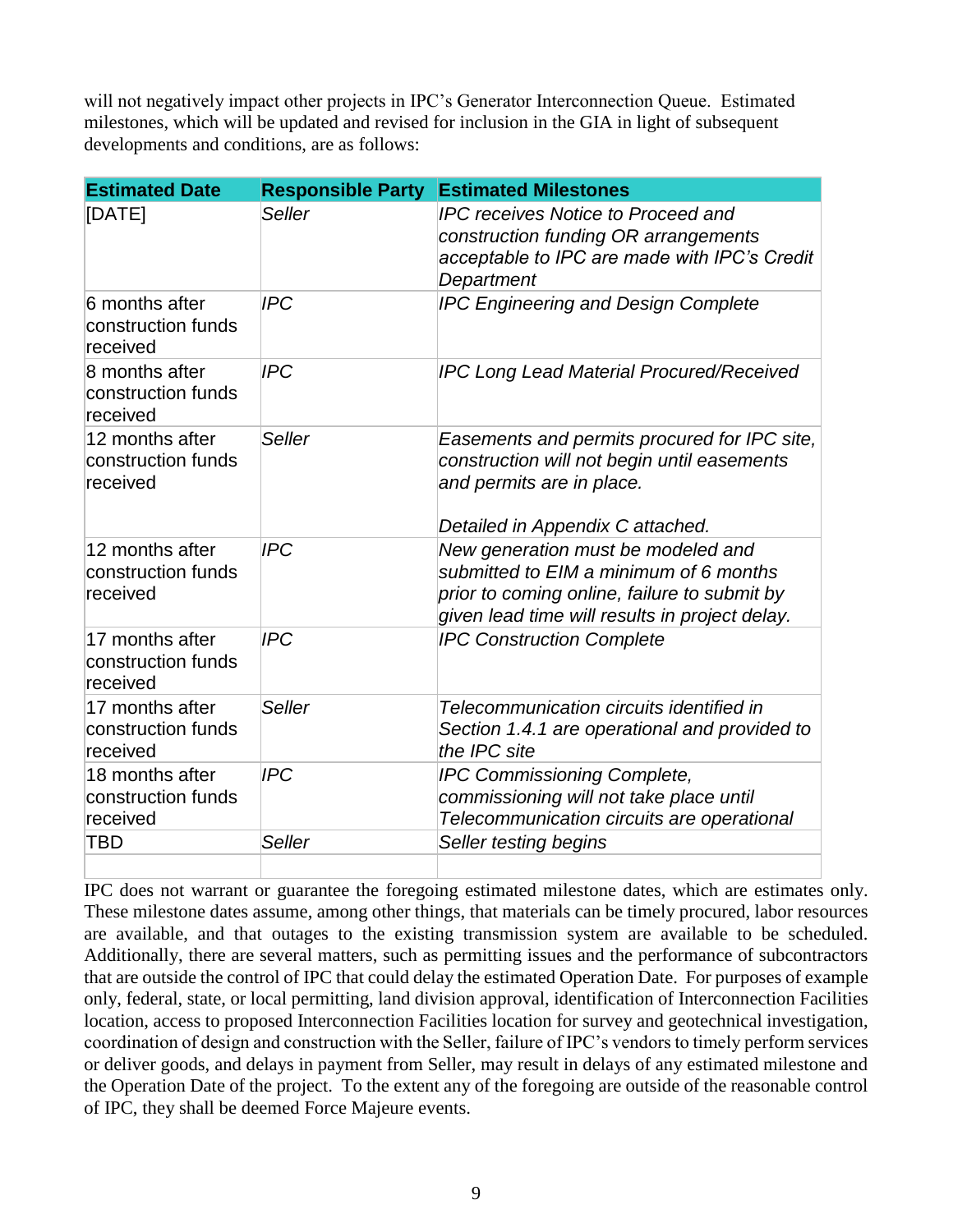## **3. Operating Requirements**

The project is required to comply with the applicable Voltage and Current Distortion Limits found in IEEE Standard 519-1992 *IEEE Recommended Practices and requirements for harmonic Control in Electrical Power Systems* or any subsequent standards as they may be updated from time to time.

Project will be subject to reductions directed by IPC Grid Operations during transmission system contingencies and other reliability events. When these conditions occur, the Project will be subject to Generator Output Limit Control ("GOLC") and will have equipment capable of receiving an analog setpoint via DNP 3.0 from IPC for GOLC. Generator Output Limit Control will be accomplished with a setpoint and discrete output control from IPC to the Project indicating maximum output allowed. For more detail see Appendix A.

**Low Voltage Ride Through:** The Project must be capable of riding through faults on adjacent sections of the power system without tripping due to low voltage. The interconnection projects must meet or exceed the Low Voltage Ride-Through requirements as set forth in NERC Standard PRC-024.

**Frequency Response Requirements:** Generator must be capable of providing Fast Frequency Response for both positive and negative frequency deviations from 60Hz ( +/- 0.036 Hz) for Bulk Electric System disturbances. The required frequency response will be linear for a deviation of 0 to +/- 0.1 Hz, a response of 0% to 3% of generator capacity, with a maximum required response of 3% of generator's full capacity for as long as the generator is able to provide support or the frequency deviation is reduced to within stated limits, whichever occurs first. Provided that Generator meets the above Fast Frequency Response requirements, Company shall not curtail Seller when such curtailments are caused by a need to comply with applicable Frequency Responsive reliability standards.

Seller will be able to modify power plant facilities on the Seller side of the Interconnection Point with no impact upon the operation of the transmission or distribution system whenever the generation facilities are electrically isolated from the system via the switch and a terminal clearance is issued by IPC's Grid Operator.

## **4. Reactive Power**

The **Project must be capable of**  $+/- 0.95$  **power factor operation, as measured at the** Interconnection Point, for all MW production levels. The Project must have equipment capable of receiving an analog setpoint, via DNP 3.0 from IPC for Voltage Control. The setpoint will be the desired voltage level as measured at the interconnect bus. The range of setpoint will be 345kV to 362kV. For more detail see Appendix A.

## **5. Upgrades**

## **5.1 Upgrades to the Distribution System**

IPC will extend a distribution feeder ( ) out of IPC's substation approximately miles to the the interconnection switching station. The feeder extension will be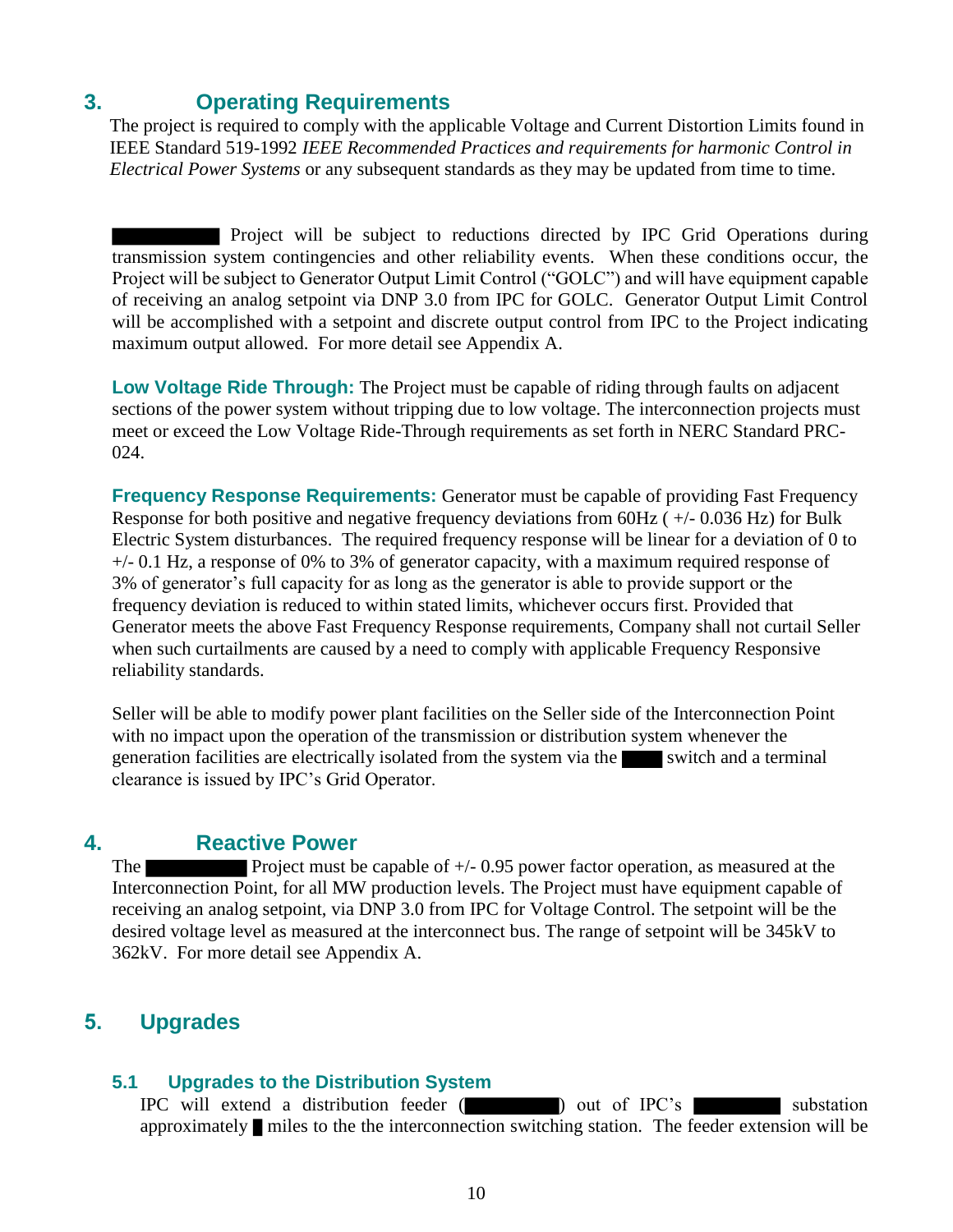installed to provide local service to IPC's interconnection station and will be of single phase configuration. The feeder route will avoid BLM lands.

## **5.2 Upgrades to Substations**

No substation upgrades are required.

However, a joint IPC/ project is currently underway to replace the line relaying and to upgrade PLC communications at and Substations for the 345kV transmission line. This project must be complete before the **Project** can come online. Delays caused by the coordination efforts between IPC and on the joint project are beyond IPC's control and may result in delays to the Seller's project.

## **5.3 Upgrades to the Transmission System**

IPC will install a tap off of the 345kV line transmission line to connect to the interconnection station. IPC will install one dead end structure, utilizing down guys, and replace 2 adjacent delta towers with TSH structures. Placement of the new structures and down guys will avoid BLM lands.

## **6. Estimated Costs**

The following good faith estimates are provided in 2017 dollars and are based on a number of assumptions and conditions. IPC does not warrant or guarantee the estimated costs in the table below, which are estimates only and are subject to change. Seller will be responsible for all actual costs incurred in connection with the work to be performed by IPC and its agents, under the terms and subject to the conditions included in any GIA executed by IPC and Seller.

The estimated cost below is required to be paid in full prior to IPC commencing project or other arrangements acceptable to IPC are made with IPC's Credit Department.

## **Estimated Cost:**

| <b>Description</b>                                              | <b>Ownership</b> | <b>Cost Estimate</b> |
|-----------------------------------------------------------------|------------------|----------------------|
| <b>Interconnection Facilities:</b>                              |                  |                      |
| Interconnection Station including breaker, switches and control |                  |                      |
| building                                                        | <b>IPC</b>       | \$2,755,000          |
| <b>TOTAL</b>                                                    |                  | \$2,755,000          |
| <b><i>Upgrades to Distribution:</i></b>                         |                  |                      |
| Install miles of Single Phase Feeder                            | <b>IPC</b>       | \$200,000            |
| <b>TOTAL</b>                                                    |                  | \$200,000            |
| <b><i>Upgrades to Transmission:</i></b>                         |                  |                      |
| Replace 2 Delta Towers, install DE and jumpers                  | <b>IPC</b>       | \$185,000            |
| <b>TOTAL</b>                                                    |                  | \$185,000            |
| <b>GRAND TOTAL</b>                                              | \$3,140,000      |                      |
|                                                                 |                  |                      |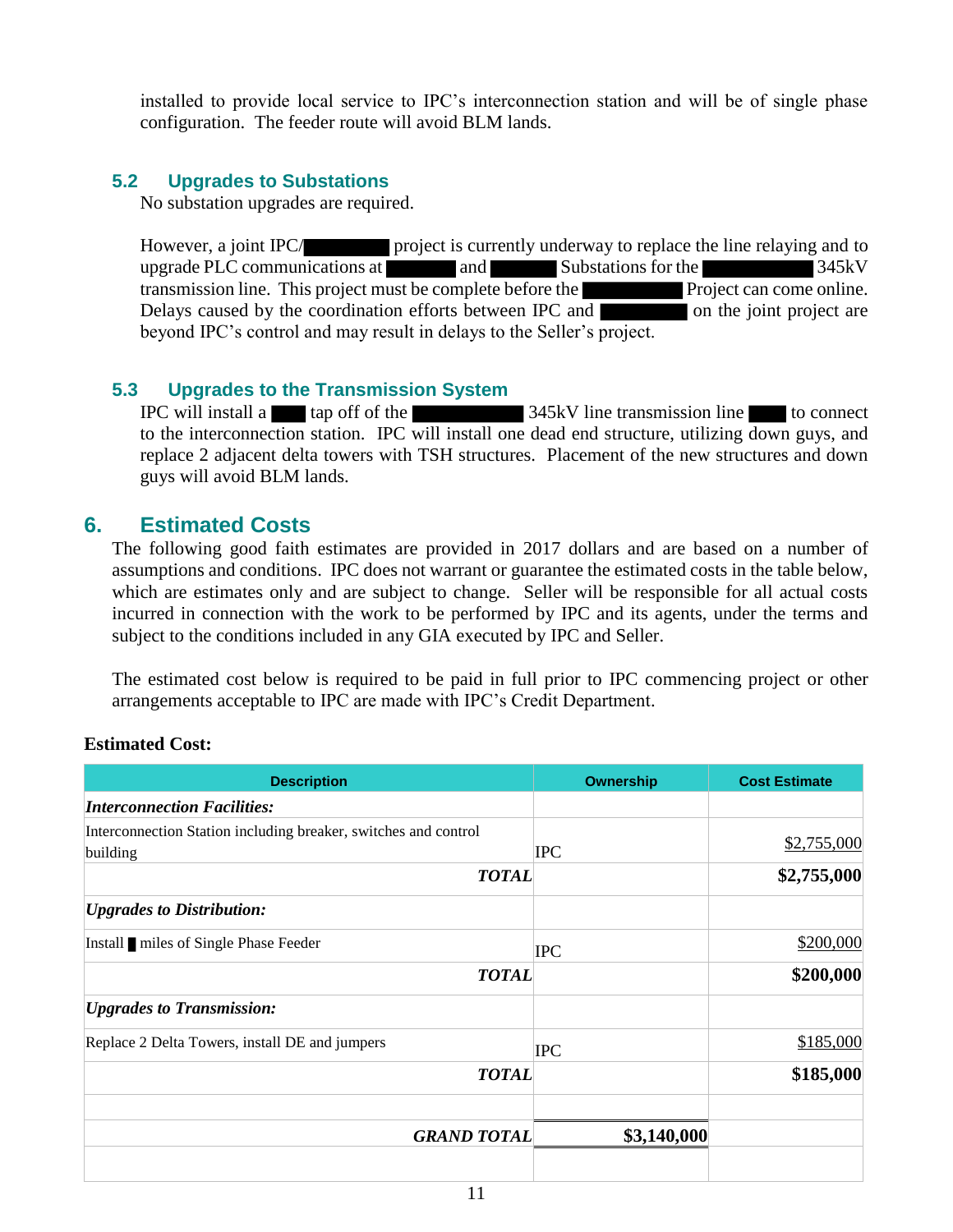## **Note Regarding Transmission Service:**

This FSR is an Energy Resource Interconnection Facility Study. This FSR identifies the facilities necessary to connect the Generating Facility to IPC's Transmission System and be eligible to deliver the Generating Facility's output using the existing firm or non-firm capacity of the Transmission System on an "as available" basis. Energy Resource Interconnection Service does not in and of itself convey any right to deliver electricity to any specific seller or Point of Delivery.

IPC Transmission Network Upgrades associated with transmission service may be necessary if firm transmission is required to deliver the Project's generation from the point of interconnection to a point of delivery. A Transmission Service Request (TSR) will be required to secure rights on the IPC system, either through latent capacity, or Network Upgrades. Either the Seller, or the merchant purchasing the generation from the Seller, will have to make this TSR. IPC Transmission Upgrade costs associated with transmission service are not included in this study.

## **Note Regarding GIA:**

This Facility Study Report (FSR) is a study and preliminary evaluation only and does not constitute, or form the basis of, a definitive agreement related to the matters described in this FSR. Unless and until a GIA is executed by IPC and Seller, no party will have any legal rights or obligations, express or implied, related to the subject matter of this FSR.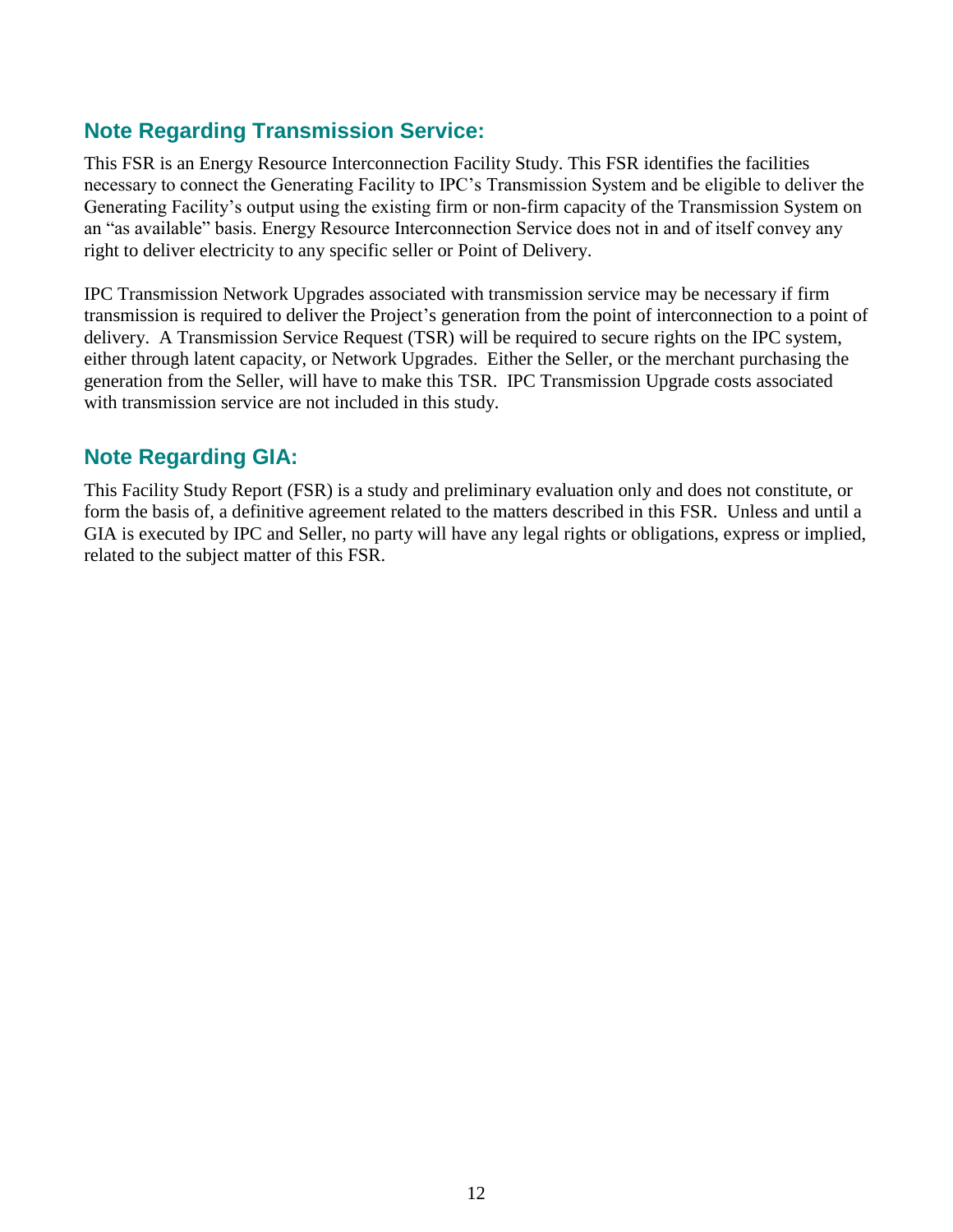# **Appendix A**

## **Generation Interconnection Control Requirements**

## **A.1 Generator Output Limit Control (GOLC)**

**A.1.1** IPC requires Interconnected Power Producers to accept GOLC signals from our EMS.

**A.1.2** The GOLC signals will consist of four points shared between the IPC EMS (via the IPC RTU) and the Seller's Generator Controller. The IPC RTU will be the master and the Seller's Generation Controller will be the slave.

**A.1.2.1** GOLC Setpoint: An analog output that contains the MW value the Seller should curtail to, should a GOLC request be made via the GOLC On/Off discrete output Control point.

**A.1.2.1.1** An Analog Input feedback point must be updated (to reflect the GOLC setpoint value) by the Seller Controller upon the Controller's receipt of the GOLC setpoint change, with no intentional delay.

**A.1.2.2** GOLC On/Off: A discrete output (DO) control point with pulsing Trip/Close controls. Following a "GOLC On" control (DNP Control Code "Close/Pulse On"), the Seller Controller will run power output back to the MW value specified in the GOLC Setpoint. Following a "GOLC Off" control (DNP Control Code "Trip/Pulse On"), the Seller is free to run to maximum possible output. **A.1.2.2.1** A Discrete Input (DI) feedback point must be updated (to reflect the last GOLC DO Control Code received) by the Seller Controller upon the Controller's receipt of the GOLC DO control, with no intentional delay. The feedback DI should latch to an OFF state following the

receipt of a "GOLC OFF" control and it should latch to an ON state following the receipt of an "GOLC ON" control.

**A.1.3** If a GOLC control is issued, it is expected to see MW reductions start within 1 minute and plant output to be below the GOLC Setpoint value within 10 minutes.

## **A.2 Voltage Control**

**A.2.1** IPC requires Transmission-Interconnected Power Producers to accept Voltage Control signals from our EMS when they are connected to our transmission system.

**A.2.2** The voltage control will consist of one setpoint and one feedback point shared between the IPC EMS and the Seller Controller.

**A.2.3** The setpoint will contain the desired target voltage for the plant to operate at. This setpoint will have a valid control range of 0.95 and the 1.05 per unit of nominal system voltage.

**A.2.4** The control will always be active, there is no digital supervisory point like the Curtail On/Off control above.

**A.2.4.1** When a setpoint change is issued an Analog Input feedback point must be updated (to reflect the Voltage Control setpoint value) by the Seller Controller upon the Controller's receipt of the Voltage Control setpoint change, with no intentional delay.

**A.2.4.2** When a setpoint change is received by the Seller Controller, the Voltage Control system should react with no intentional delay.

**A.2.4.3** The voltage control system should operate at the voltage indicated by the setpoint with an accuracy of +/- 0.5% of the nominal system voltage.

**A.2.5** The Seller should supervise this control by setting up "reasonability limits", i.e. configure a reasonable range of values for this control to be valid. As an example, they will accept anything in the valid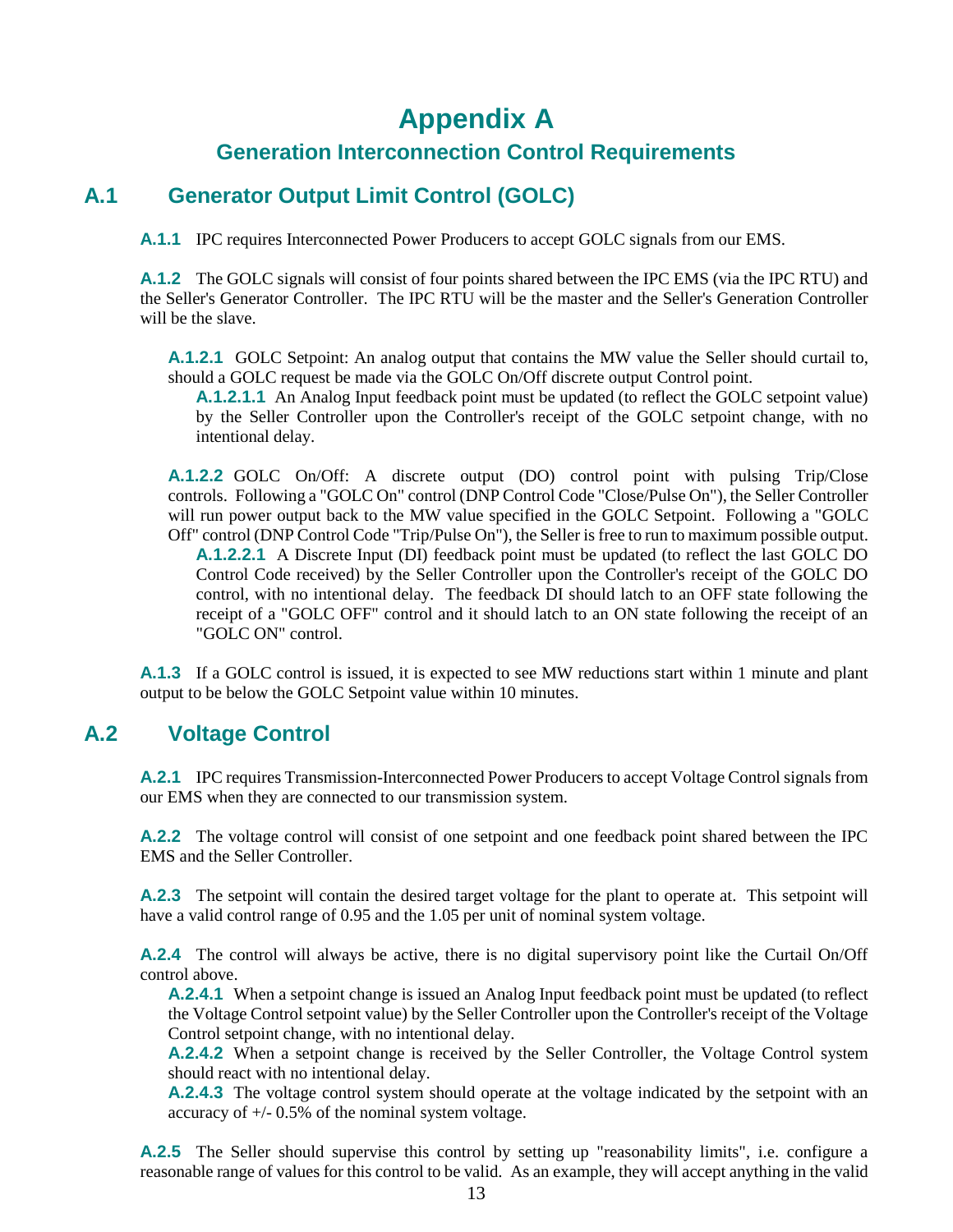control range (between .95 and 1.05 p.u.), but reject values outside this range. If they were fed an erroneous value outside the valid range, their control system would default to the last known, good value.

## **A.3 Generation Interconnection Data Points Requirements**

| Digital Inputs to IPC (DNP Obj. 01, Var. 2) |                                          |               |                             |  |  |  |  |  |
|---------------------------------------------|------------------------------------------|---------------|-----------------------------|--|--|--|--|--|
| Index                                       | Description                              | State $(0/1)$ | Comments:                   |  |  |  |  |  |
| $\Omega$                                    | GOLC Off/On (Control Feedback)           | Off/On        | Feedback provided by Seller |  |  |  |  |  |
|                                             | FREQUENCY RESPONSE OFF/ON                |               |                             |  |  |  |  |  |
|                                             | (Control Feedback)                       | Off/On        | Feedback provided by Seller |  |  |  |  |  |
|                                             | 52A Seller Main Breaker (if present)     | Open/Closed   | Sourced at substation       |  |  |  |  |  |
|                                             | 52A SellerCapacitor Breaker (if present) | Open/Closed   | Sourced at substation       |  |  |  |  |  |

| Digital Outputs to Seller (DNP Obj. 12, Var. 1) |                           |                       |  |  |  |  |  |
|-------------------------------------------------|---------------------------|-----------------------|--|--|--|--|--|
| Index<br>Description<br>Comments:               |                           |                       |  |  |  |  |  |
|                                                 | GOLC Off/On               | Control issued by IPC |  |  |  |  |  |
|                                                 | Frequency Response Off/On | Control issued by IPC |  |  |  |  |  |

|                  | Analog Inputs to IPC (DNP Obj. 30, Var. 2) |       |              |              |            |                |             |  |  |
|------------------|--------------------------------------------|-------|--------------|--------------|------------|----------------|-------------|--|--|
|                  |                                            | Raw   | Raw          | EU           | EU         | EU             |             |  |  |
| Index            | Description                                | High  | Low          | High         | Low        | Units          | Comments:   |  |  |
|                  | <b>GOLC Setpoint Value Received</b>        |       |              |              |            |                | Provided by |  |  |
| $\boldsymbol{0}$ | (Feedback)                                 | 32767 | 32768        | <b>TBD</b>   | <b>TBD</b> | <b>MW</b>      | Seller      |  |  |
|                  | Voltage Control Setpoint Value Rec'd       |       |              |              |            |                | Provided by |  |  |
| $\mathbf{1}$     | (Feedback)                                 | 32767 | 32768        | <b>TBD</b>   | <b>TBD</b> | kV             | Seller      |  |  |
|                  |                                            |       |              |              |            |                | Provided by |  |  |
| $\overline{2}$   | <b>Maximum Park Generating Capacity</b>    | 32767 | 32768        | <b>TBD</b>   | <b>TBD</b> | <b>MW</b>      | Seller      |  |  |
|                  |                                            |       |              |              |            |                | Provided by |  |  |
| 3                | <b>Ambient Temperature</b>                 | 32767 | 32768 327.67 |              | $-327.68$  | DEG C          | Seller      |  |  |
|                  |                                            |       |              |              |            | Deg            |             |  |  |
|                  |                                            |       |              |              |            | from           | Provided by |  |  |
| $\overline{4}$   | <b>Wind Direction</b>                      | 32767 |              | 32768 327.67 | $-327.68$  | North          | Seller      |  |  |
|                  |                                            |       |              |              |            |                | Provided by |  |  |
| 5                | Wind Speed                                 | 32767 | 32768 327.67 |              | $-327.68$  | M/S            | Seller      |  |  |
|                  |                                            |       |              |              |            |                | Provided by |  |  |
| 6                | <b>Relative Humidity</b>                   | 32767 | 32768        | <b>TBD</b>   | <b>TBD</b> | $\%$           | Seller      |  |  |
|                  |                                            |       |              |              |            |                | Provided by |  |  |
| 7                | Global Horizontal Irradiance               | 32767 | 32768        | <b>TBD</b>   | <b>TBD</b> | $W/M^2$        | Seller      |  |  |
|                  |                                            |       |              |              |            |                | Provided by |  |  |
| 8                | Plane of Array Irradiance                  | 32767 | 32768        | <b>TBD</b>   | <b>TBD</b> | $W/M^2$ Seller |             |  |  |
| 9                | <b>SPARE</b>                               |       |              |              |            |                |             |  |  |
| 10               | <b>SPARE</b>                               |       |              |              |            |                |             |  |  |
| 11               | <b>SPARE</b>                               |       |              |              |            |                |             |  |  |
| 12               | <b>SPARE</b>                               |       |              |              |            |                |             |  |  |
| 13               | <b>SPARE</b>                               |       |              |              |            |                |             |  |  |
| 14               | <b>SPARE</b>                               |       |              |              |            |                |             |  |  |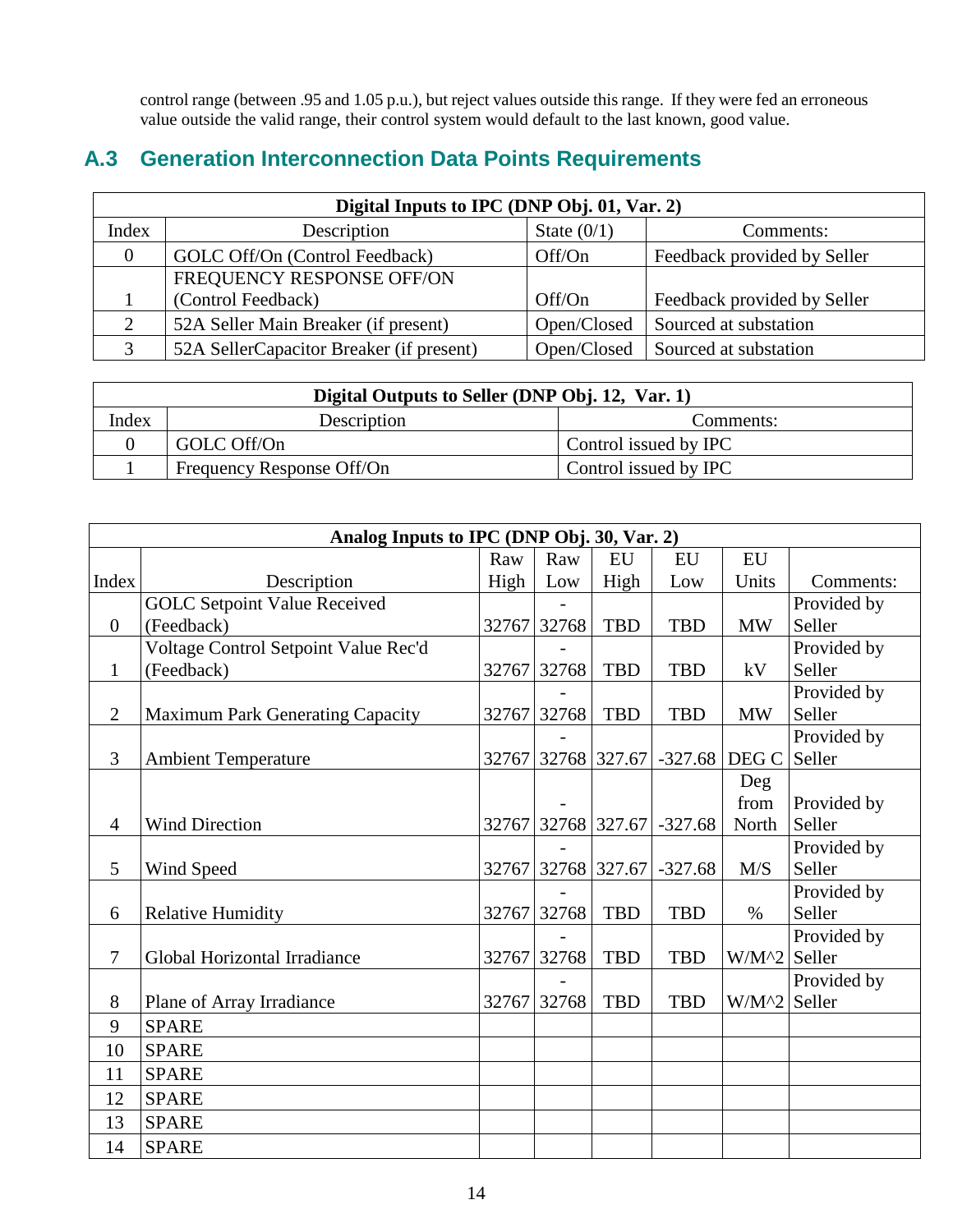| 1 <sub>r</sub><br>10  | <b>SPARE</b> |  |  |  |
|-----------------------|--------------|--|--|--|
| 16                    | <b>SPARE</b> |  |  |  |
| 1 <sub>7</sub><br>. . | <b>SPARE</b> |  |  |  |

| Analog Outputs to Seller (DNP Obj. 41, Var. 2) |                                 |       |          |            |            |           |                       |  |  |
|------------------------------------------------|---------------------------------|-------|----------|------------|------------|-----------|-----------------------|--|--|
|                                                |                                 | Raw   | Raw      | EU         | EU         | EU        |                       |  |  |
| Index                                          | Description                     | High  | Low      | High       | Low        | Units     | Comments:             |  |  |
| $\mathbf{0}$                                   | <b>GOLC</b> Setpoint            | 32767 | $-32768$ | <b>TBD</b> | <b>TBD</b> | <b>MW</b> | Control issued by IPC |  |  |
|                                                | <b>Voltage Control Setpoint</b> | 32767 | $-32768$ | <b>TBD</b> | <b>TBD</b> | kV        | Control issued by IPC |  |  |
| $\overline{2}$                                 | <b>SPARE</b>                    |       |          |            |            |           |                       |  |  |
| 3                                              | <b>SPARE</b>                    |       |          |            |            |           |                       |  |  |
| 4                                              | <b>SPARE</b>                    |       |          |            |            |           |                       |  |  |
| 5                                              | <b>SPARE</b>                    |       |          |            |            |           |                       |  |  |
| 6                                              | <b>SPARE</b>                    |       |          |            |            |           |                       |  |  |
| $\mathcal{I}$                                  | <b>SPARE</b>                    |       |          |            |            |           |                       |  |  |
| 8                                              | <b>SPARE</b>                    |       |          |            |            |           |                       |  |  |
| 9                                              | <b>SPARE</b>                    |       |          |            |            |           |                       |  |  |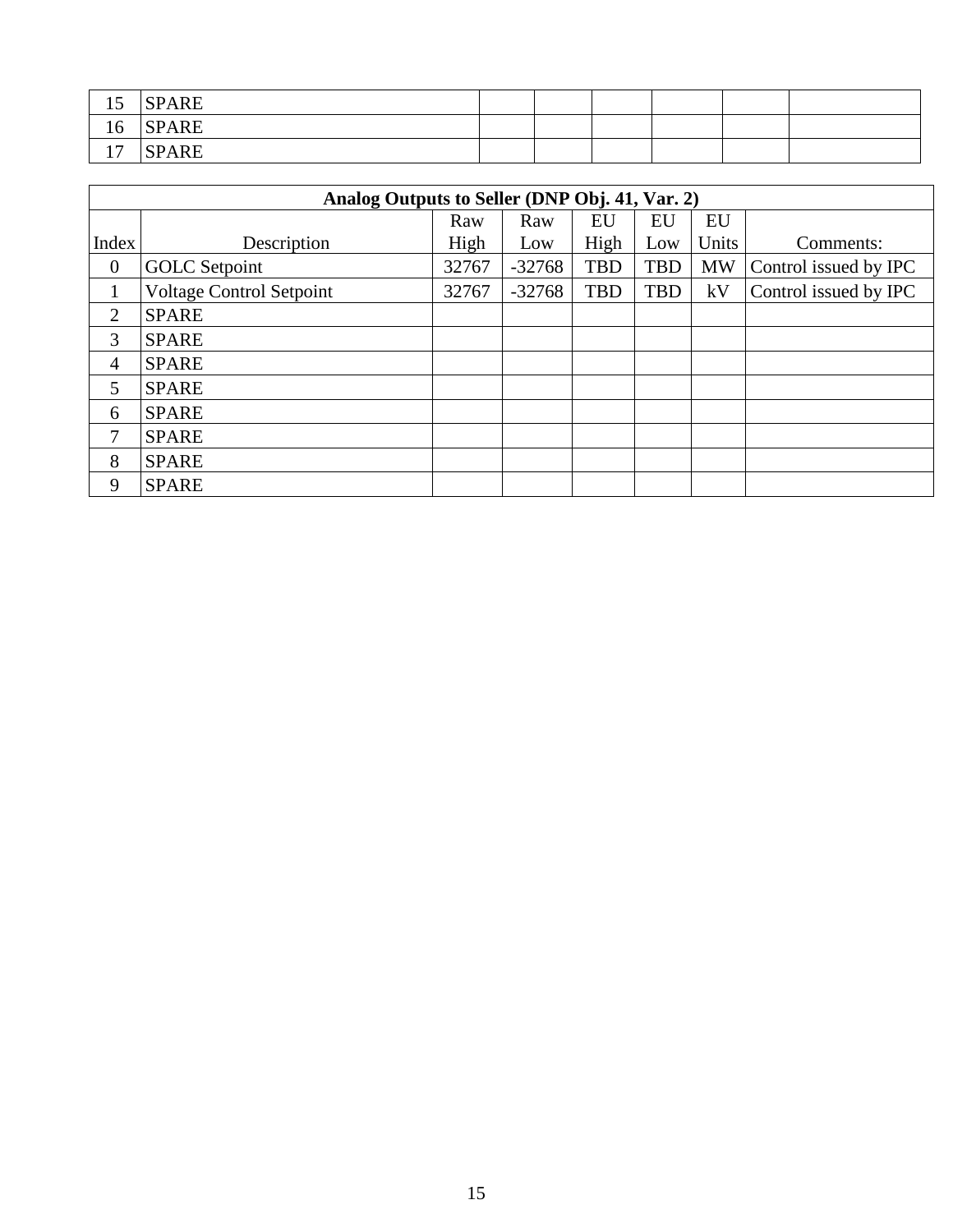# Appendix B

## IPC Survey Requirements

- Is the Grantor's Deed Instrument No. noted in the Exhibit 'A' Legal Description or Exhibit 'B' Survey Map?
- $\Box$  Are the Section, Township, Range, and County information clearly stated on the Exhibits?
- $\Box$  Is the Basis of Bearings between found monuments called out and noted on the Exhibits?
- $\Box$  Are the Point of Commencement, Point of Beginning and or Point of Terminus shown on the Exhibits?
- $\Box$  Do all lines have a bearing and distance associated with them on the Exhibits?
- All lines need bounding calls to Grantor's ownership lines, Rights-of-Way, etc in Exhibit A.
- $\Box$  Are the Subdivision names, lot & block, and streets labeled on the ExhibitB?
- $\Box$  Are any existing Utility Easements adjoining this Easement called out and shown on the Exhibits?
- $\Box$  Is the map scale noted and is there a North arrow shown on the Exhibit B?
- $\Box$  On a strip easement is the width given and does it call to form a closed figure in the Exhibit A?
- $\Box$  Does the Parcel description close?

 $\Box$  Are the reference surveys of record or CP&Fs used to prepare the easement called out and shown on the Exhibits?

 $\Box$  A Professional Land Surveyor or Engineer in responsible charge must stamp, sign and date the exhibits for submission.

 $\Box$  A copy of the current Deed of Record for the Grantor is needed for submission.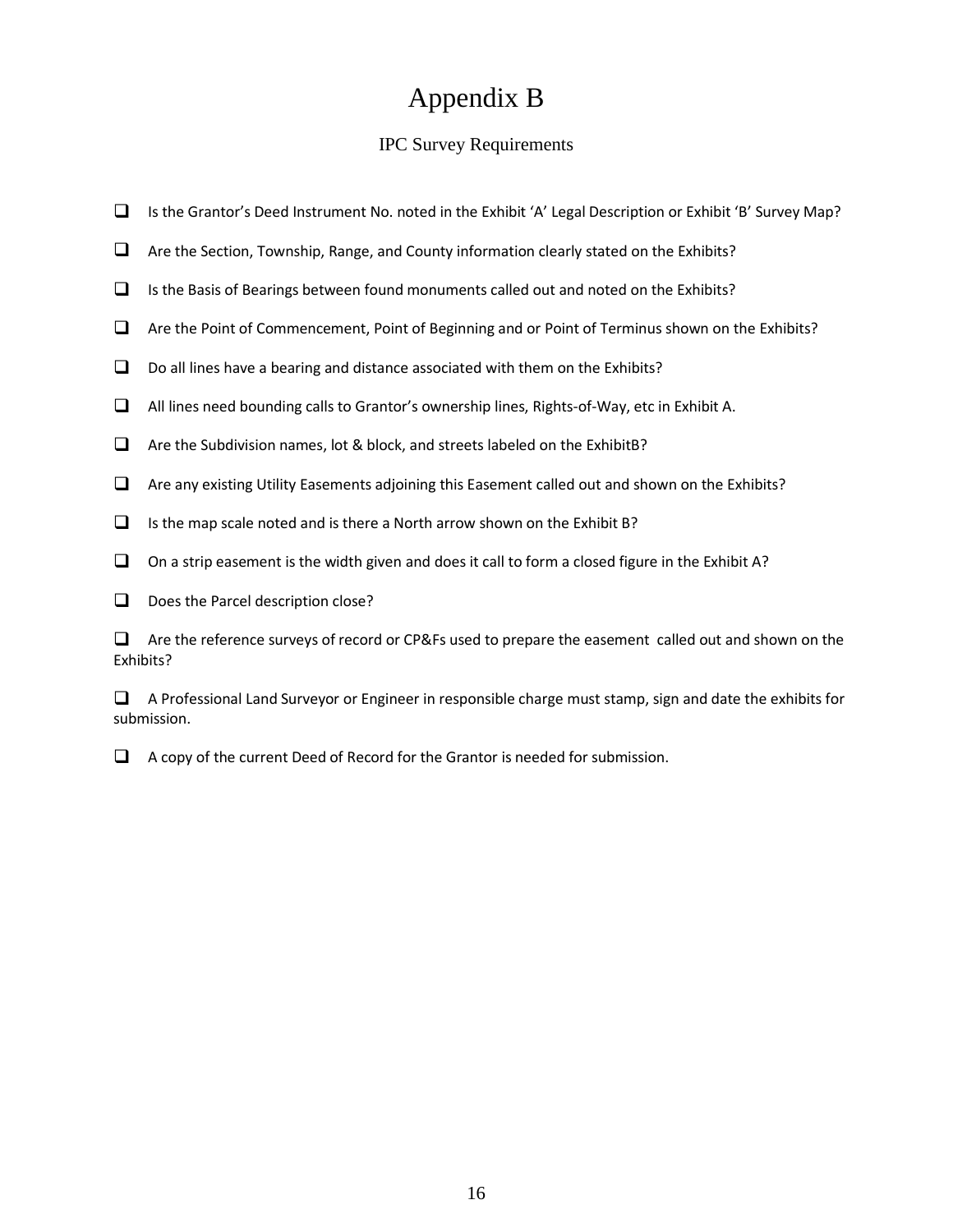# Appendix C

Idaho Power Company – Corporate Real Estate Department Easement Parcel Acquisition Requirements for Developers

[See attached document]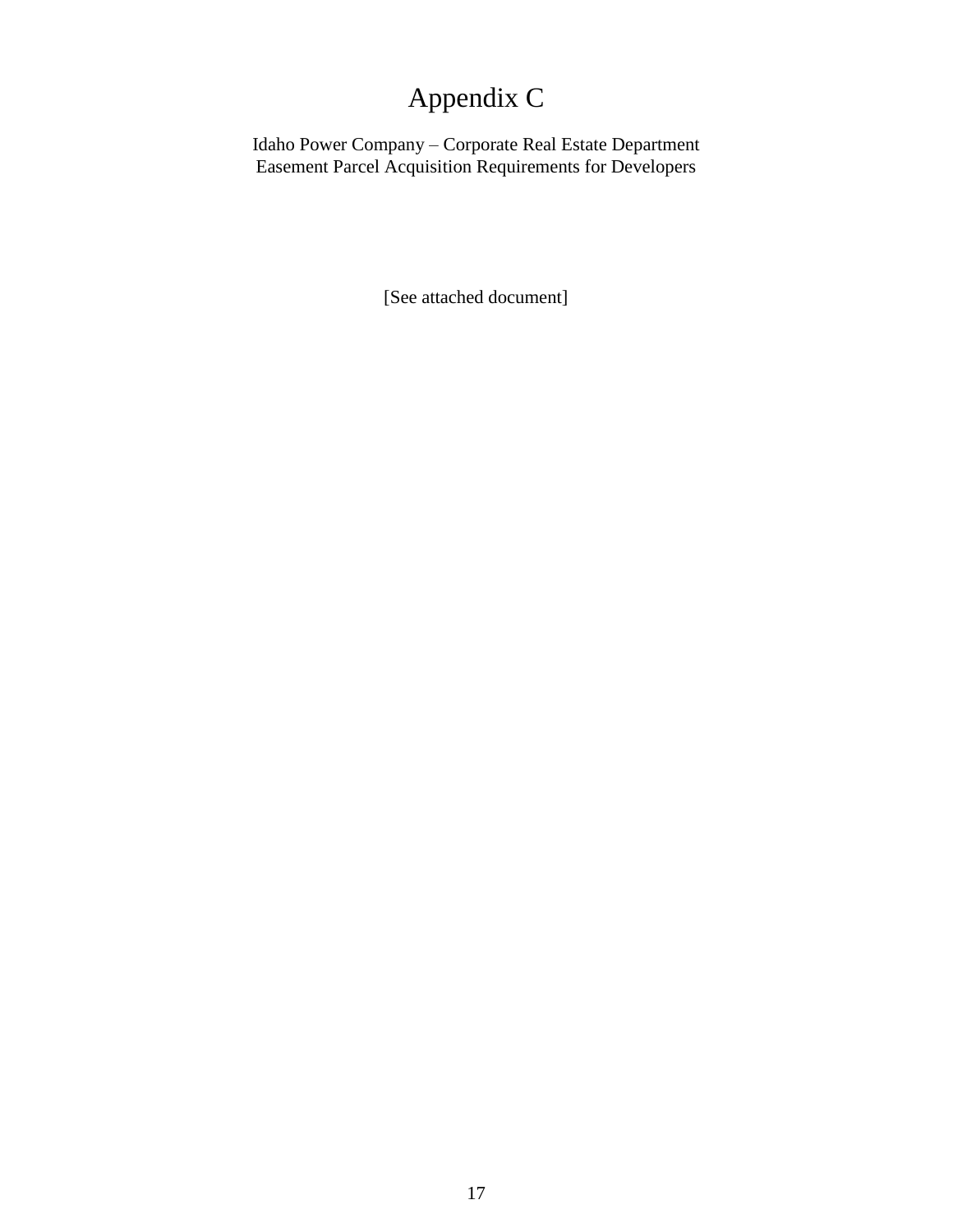## **Idaho Power Company Corporate Real Estate Department Requirements of Developers for Interconnection Facility/Substation Land for Development of Idaho Power Company Interconnection Facilities**

### **Substation Easement**

An easement may be secured if Idaho Power will not have a purpose or need to use the property beyond the current development. An example would be a solar farm development that requires a new Idaho Power interconnect substation that will not be used by Idaho Power in the future if the solar farm operation is discontinued.

Corporate Real Estate process will require the following steps and/or documents.

## **Process time frame: 6 mos. to 1 year depending on project specifics**

- 1. **Right of Entry Agreement**. A Right-of-Entry Agreement will allow Idaho Power to conduct necessary due diligence studies and review of the property and substation lands to determine feasibility for development. This document is required to be signed by the underlying property owner prior to Idaho Power entry onto the owner's lands for testing, surveying, ect. and will allow the preliminary stages of project development to commence pending completion of the transfer of substation lands to Idaho Power.
- 2. **Purchase and Sale Agreement – Substation Easement – Access Easement – Power Line Easements**. Idaho Power requires the following easements from the underlying property owner for our interconnection facilities: (1) substation easement, (2) access easement (for access to the substation) and (3) transmission and distribution line easements. Corporate Real Estate will enter into a purchase and sale agreement with the underlying property owner to provide for the grant of the easements to Idaho Power.
- 3. **Title Commitment**. Idaho Power requires that Developer ensure the substation, access, and power line easement lands are free from any encumbrances to title. To meet this requirement, a Title Commitment with A.L.T.A. extended coverage owner's policy in Idaho Power's name is required. All exceptions to title insurance need to be provided with the Title Commitment for Idaho Power review. Upon receipt, Corporate Real will review all exceptions and will advise of any necessary follow-up actions. Importantly, Idaho Power requires a form of ownership that is free and clear from all encumbrances.
- 4. **Survey**. An A.L.T.A survey for the substation, access and power line easements is required. The A.L.T.A. survey will be reviewed by Idaho Power's surveyor who will advise of any necessary revisions.
- 5. **Legal Descriptions**. Written legal descriptions, stamped and signed by a surveyor licensed in the state of Idaho, are required for the substation easement, access easement, and distribution/transmission line easements. The written legal descriptions will be reviewed by Idaho Power's surveyor who will advise of any necessary revisions.
- 6. **Phase I Study**. Developer shall provide Idaho Power with a Phase I environmental site assessment study for the substation, access and power line easement lands, which (1) is prepared by an independent environmental site assessment company, in Idaho Power's name, (2)